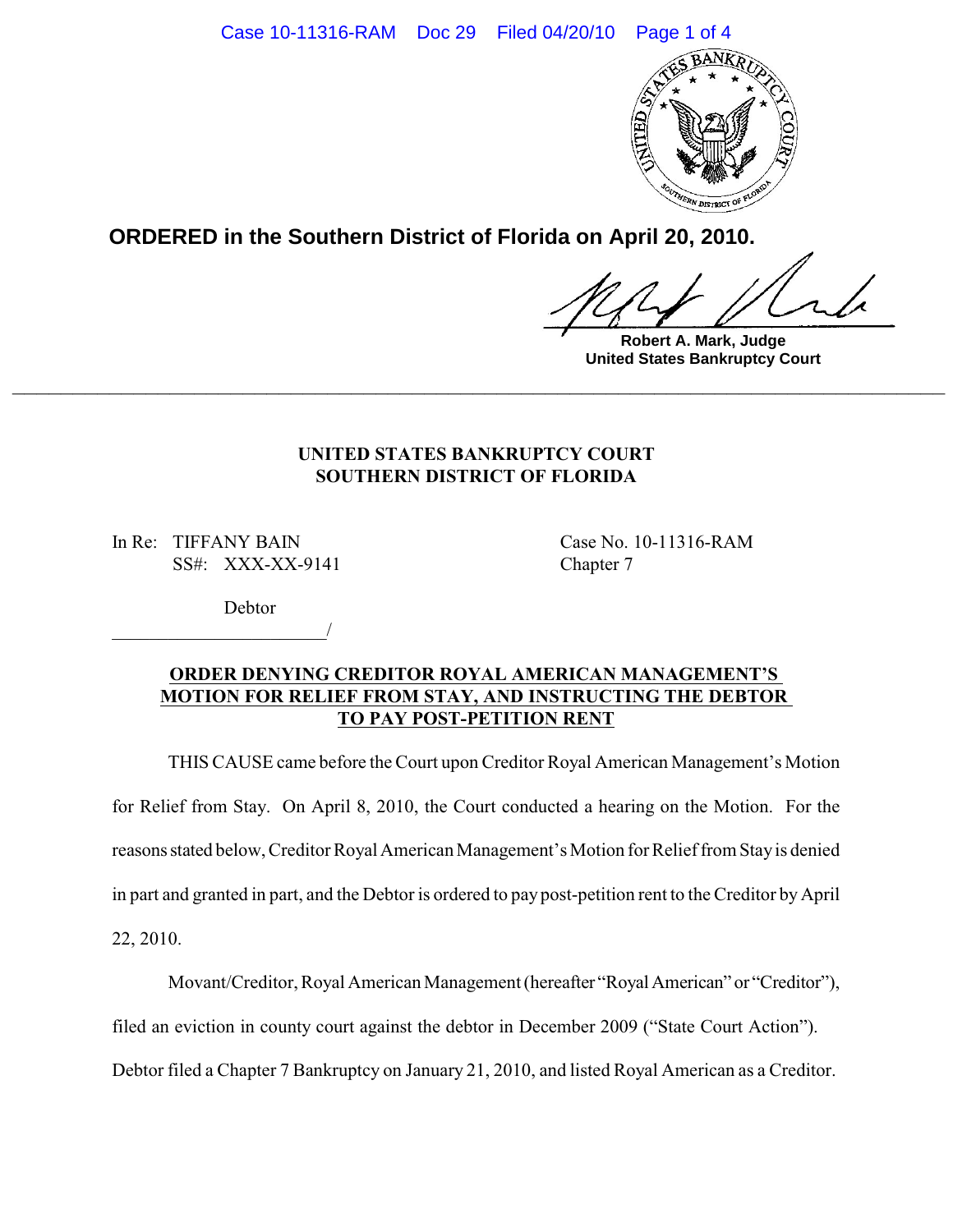### Case 10-11316-RAM Doc 29 Filed 04/20/10 Page 2 of 4

Royal American moved for relief from stay in order to proceed with the county court eviction and gain possession of the property.

Royal American manages Wynwood Apartments, where the Debtor leases a residential unit. Wynwood Apartments is owned by Miami-Dade County. The parties agree that the residential property is government-owned and subsidized. Royal American is a contractor of Miami-Dade Countywith the authority to carry out eviction proceedings against tenants at Wynwood Apartments on behalf of Miami-Dade County.

It is the Court's conclusion that because the debtor rents a government-owned unit, the protections of 11 U.S.C. § 525(a) apply. The effect of § 525(a) on the lease is that the landlord may not terminate the tenancy in the event that the pre-petition rent is discharged through the Chapter 7 Bankruptcy. Royal American may not discriminate against the Debtor on the basis of discharging her pre-petition rent. *See In Re: Cheryl Kelly*, 356 BR 899 (Bankr.S.D.Fla. 2006). *See also In re Curry*, 148 B.R. 966 (S.D.Fla. 1992)*; In re Batista*, Fla. L. Weekly Fed. B 305 (Bankr.S.D.Fla. 2005). Therefore, the Motion for Relief from Stay to prosecute the state court eviction, or to seek possession of the unit for failure to pay pre-petition rent, is denied.

#### **ORDERED AS FOLLOWS**:

1. Post-petition rent for February, March and April 2010 must be paid by the Debtor to the Creditor by April 22, 2010. If the post-petition rent is not paid by that date, the Creditor may file an Affidavit of Non-Compliance and this Court will grant Creditor an Order of Relief from Stay from the BankruptcyCourt, so that Creditor may proceed with its eviction in the State Court Action.

2. Beginning in May 2010, Debtor shall pay her monthly rent directly to Royal American as it becomes due. If the pre-petition rent is discharged through the bankruptcy, the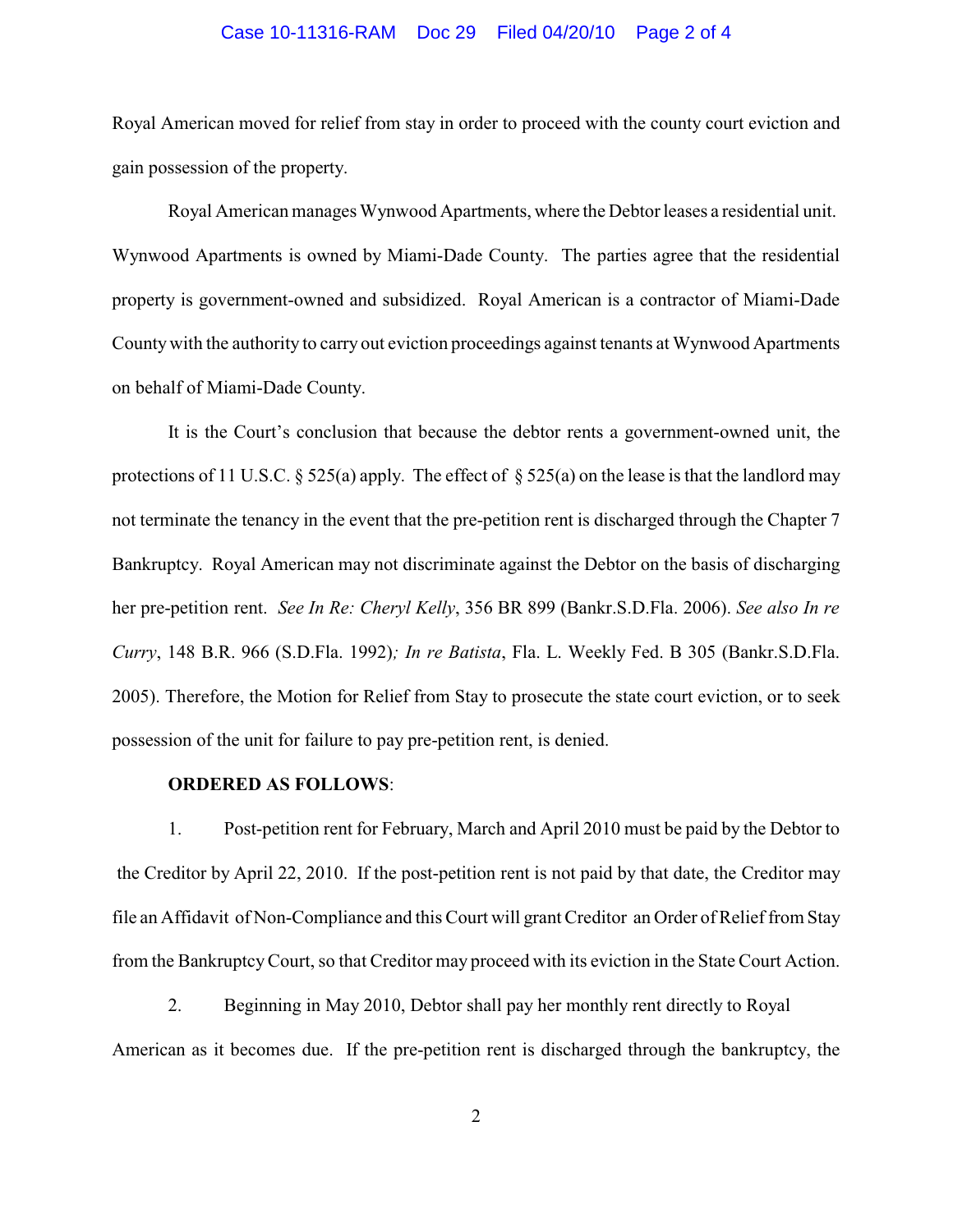### Case 10-11316-RAM Doc 29 Filed 04/20/10 Page 3 of 4

Debtor may remain in possession of the unit as long as she complies with the lease agreement, including paying all her post-petition rent to Royal American as it becomes due. If there are future post-petition violations of the lease, the Creditor may seek legal remedies to enforce the lease agreement.

3. Creditor Royal American Management's Motion for Relief from Stay is denied

in part as to the request to proceed with the state court eviction for pre-petition rent.

4. Creditor Royal American Management's Motion for Relief from Stay is granted

in part in that the Creditor may enforce the terms of the lease agreement in all future matters unrelated to the pre-petition rent.

5. The Debtor is ordered to pay post-petition rent for February, March, and April 2010 to Royal American no later than April 22, 2010.

# # #

#### **Respectfully submitted by:**

Sean Rowley, Esq. and Nicole Walsh, Esq. Attorneys for Debtor Tiffany Bain Legal Services of Greater Miami, Inc. 3000 Biscayne Blvd., Suite 500 Miami, FL 33137 phone (305) 438-2445 fax (305) 573-5800 [srowley@lsgmi.org](mailto:srowley@lsgmi.org) [nwalsh@lsgmi.org](mailto:nwalsh@lsgmi.org)

### **SERVICE LIST**

#### **Electronic Service:**

Tiffany Bain, Debtor c/o Sean Rowley, Esq. & Nicole Walsh, Esq. Legal Services of Greater Miami, Inc. 3000 Biscayne Blvd., Suite 500